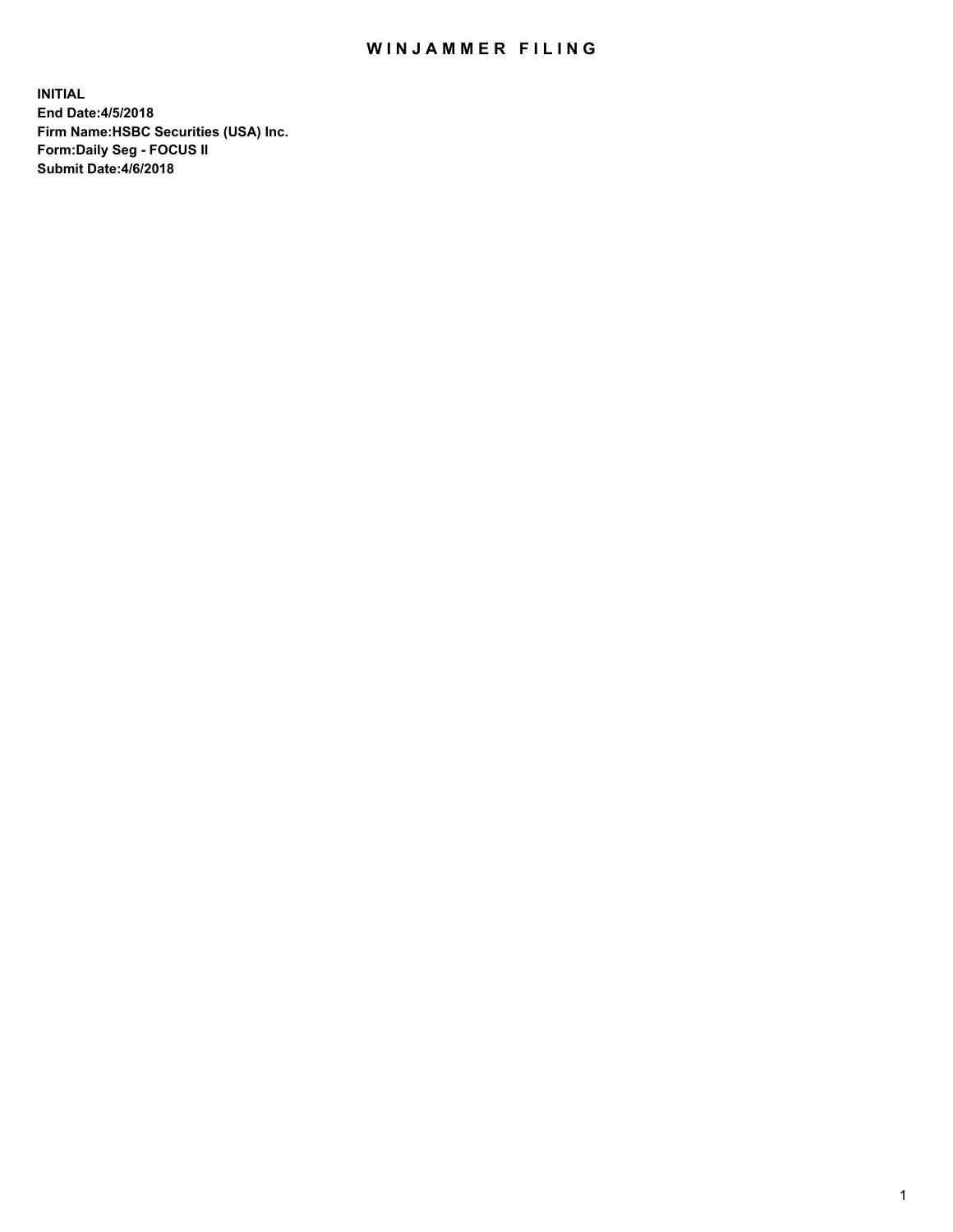## **INITIAL End Date:4/5/2018 Firm Name:HSBC Securities (USA) Inc. Form:Daily Seg - FOCUS II Submit Date:4/6/2018 Daily Segregation - Cover Page**

| Name of Company<br><b>Contact Name</b><br><b>Contact Phone Number</b><br><b>Contact Email Address</b>                                                                                                                                                                                                                          | <b>HSBC Securities (USA) Inc.</b><br><b>Michael Vacca</b><br>212-525-7951<br>michael.vacca@us.hsbc.com |
|--------------------------------------------------------------------------------------------------------------------------------------------------------------------------------------------------------------------------------------------------------------------------------------------------------------------------------|--------------------------------------------------------------------------------------------------------|
| FCM's Customer Segregated Funds Residual Interest Target (choose one):<br>a. Minimum dollar amount: ; or<br>b. Minimum percentage of customer segregated funds required:%; or<br>c. Dollar amount range between: and; or<br>d. Percentage range of customer segregated funds required between:% and%.                          | 147,000,000<br><u>0</u><br><u>00</u><br>00                                                             |
| FCM's Customer Secured Amount Funds Residual Interest Target (choose one):<br>a. Minimum dollar amount: ; or<br>b. Minimum percentage of customer secured funds required:%; or<br>c. Dollar amount range between: and; or<br>d. Percentage range of customer secured funds required between:% and%.                            | 25,000,000<br><u>0</u><br><u>00</u><br>00                                                              |
| FCM's Cleared Swaps Customer Collateral Residual Interest Target (choose one):<br>a. Minimum dollar amount: ; or<br>b. Minimum percentage of cleared swaps customer collateral required:% ; or<br>c. Dollar amount range between: and; or<br>d. Percentage range of cleared swaps customer collateral required between:% and%. | 95,000,000<br><u>0</u><br><u>00</u><br>0 <sub>0</sub>                                                  |

Attach supporting documents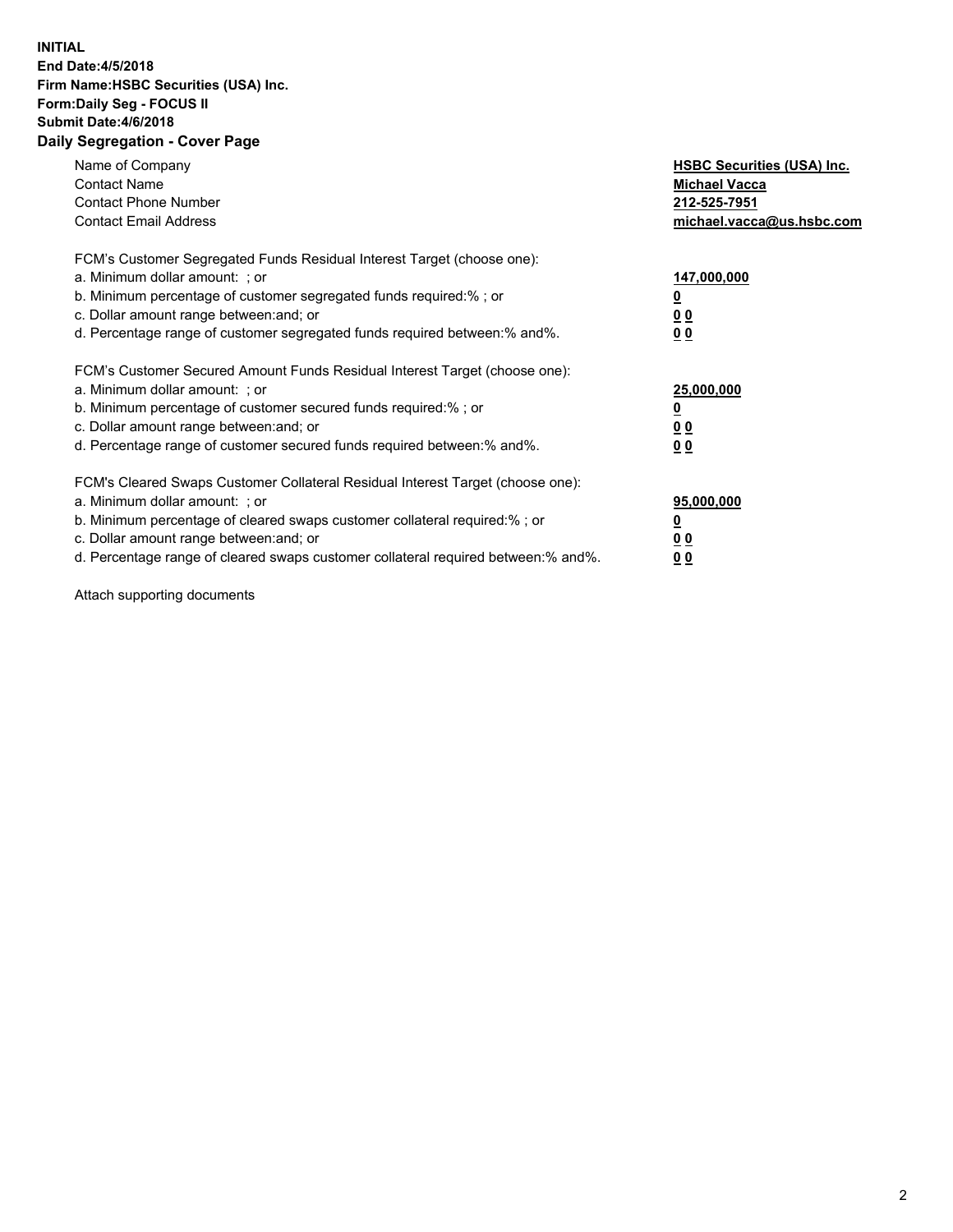**INITIAL End Date:4/5/2018 Firm Name:HSBC Securities (USA) Inc. Form:Daily Seg - FOCUS II Submit Date:4/6/2018 Daily Segregation - Secured Amounts** Foreign Futures and Foreign Options Secured Amounts Amount required to be set aside pursuant to law, rule or regulation of a foreign government or a rule of a self-regulatory organization authorized thereunder **0** [7305] 1. Net ledger balance - Foreign Futures and Foreign Option Trading - All Customers A. Cash **64,301,448** [7315] B. Securities (at market) **79,949,670** [7317] 2. Net unrealized profit (loss) in open futures contracts traded on a foreign board of trade **9,327,270** [7325] 3. Exchange traded options a. Market value of open option contracts purchased on a foreign board of trade **0** [7335] b. Market value of open contracts granted (sold) on a foreign board of trade **0** [7337] 4. Net equity (deficit) (add lines 1. 2. and 3.) **153,578,388** [7345] 5. Account liquidating to a deficit and account with a debit balances - gross amount **7,267,135** [7351] Less: amount offset by customer owned securities **-7,263,171** [7352] **3,964** [7354] 6. Amount required to be set aside as the secured amount - Net Liquidating Equity Method (add lines 4 and 5) **153,582,352** [7355] 7. Greater of amount required to be set aside pursuant to foreign jurisdiction (above) or line 6. **153,582,352** [7360] FUNDS DEPOSITED IN SEPARATE REGULATION 30.7 ACCOUNTS 1. Cash in banks A. Banks located in the United States **95,046,519** [7500] B. Other banks qualified under Regulation 30.7 **0** [7520] **95,046,519** [7530] 2. Securities A. In safekeeping with banks located in the United States **33,184,041** [7540] B. In safekeeping with other banks qualified under Regulation 30.7 **0** [7560] **33,184,041** [7570] 3. Equities with registered futures commission merchants A. Cash **0** [7580] B. Securities **0** [7590] C. Unrealized gain (loss) on open futures contracts **0** [7600] D. Value of long option contracts **0** [7610] E. Value of short option contracts **0** [7615] **0** [7620] 4. Amounts held by clearing organizations of foreign boards of trade A. Cash **0** [7640] B. Securities **0** [7650] C. Amount due to (from) clearing organization - daily variation **0** [7660] D. Value of long option contracts **0** [7670] E. Value of short option contracts **0** [7675] **0** [7680] 5. Amounts held by members of foreign boards of trade A. Cash **12,161,472** [7700] B. Securities **46,765,629** [7710] C. Unrealized gain (loss) on open futures contracts **9,327,270** [7720] D. Value of long option contracts **0** [7730] E. Value of short option contracts **0** [7735] **68,254,371** [7740] 6. Amounts with other depositories designated by a foreign board of trade **0** [7760] 7. Segregated funds on hand **0** [7765] 8. Total funds in separate section 30.7 accounts **196,484,931** [7770] 9. Excess (deficiency) Set Aside for Secured Amount (subtract line 7 Secured Statement Page 1 from Line 8) **42,902,579** [7380] 10. Management Target Amount for Excess funds in separate section 30.7 accounts **25,000,000** [7780] 11. Excess (deficiency) funds in separate 30.7 accounts over (under) Management Target **17,902,579** [7785]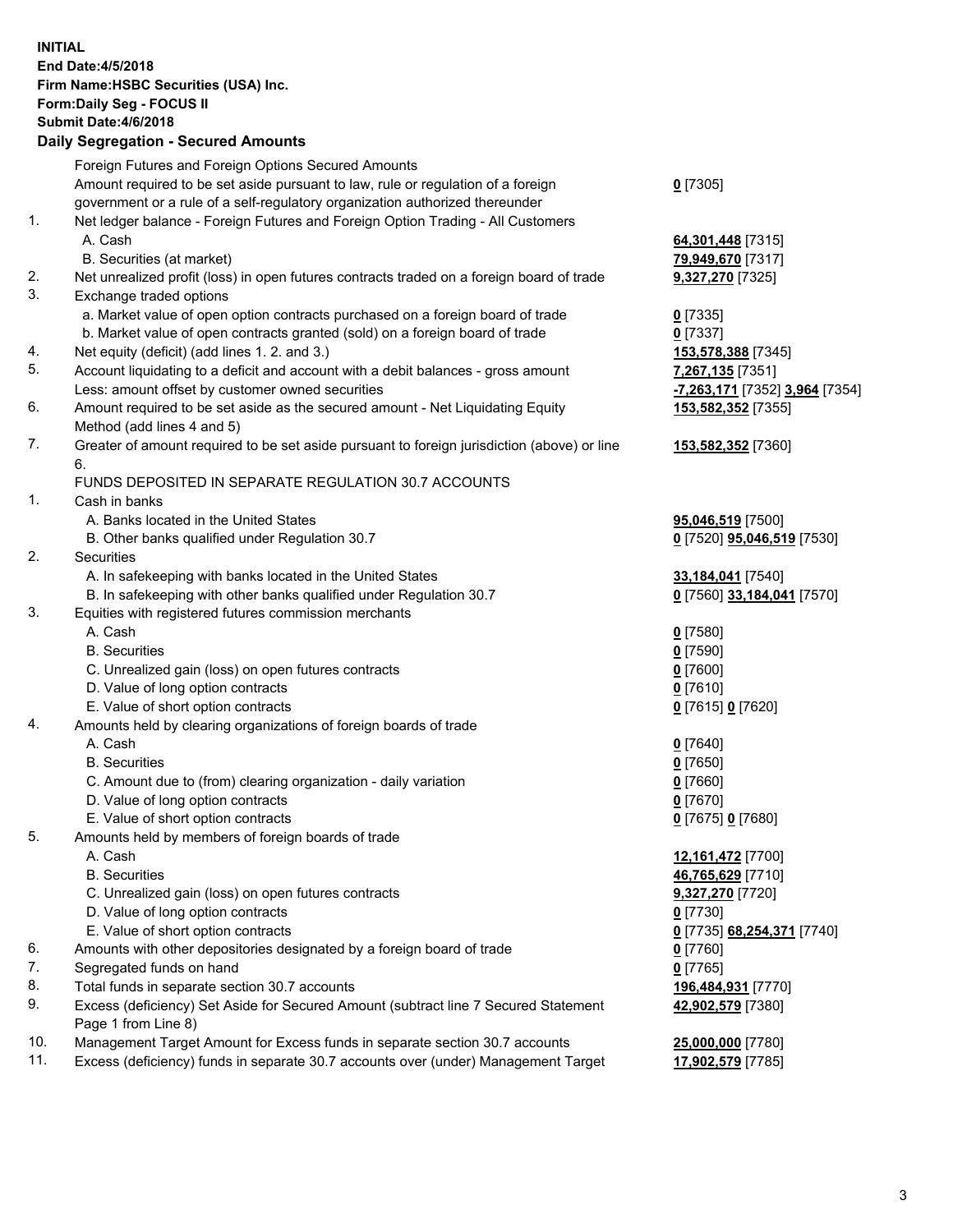| <b>INITIAL</b>                        |                                                                                     |                                                       |  |  |  |  |
|---------------------------------------|-------------------------------------------------------------------------------------|-------------------------------------------------------|--|--|--|--|
| End Date: 4/5/2018                    |                                                                                     |                                                       |  |  |  |  |
| Firm Name: HSBC Securities (USA) Inc. |                                                                                     |                                                       |  |  |  |  |
| Form: Daily Seg - FOCUS II            |                                                                                     |                                                       |  |  |  |  |
|                                       | Submit Date: 4/6/2018                                                               |                                                       |  |  |  |  |
|                                       | Daily Segregation - Segregation Statement                                           |                                                       |  |  |  |  |
|                                       |                                                                                     |                                                       |  |  |  |  |
|                                       | SEGREGATION REQUIREMENTS(Section 4d(2) of the CEAct)                                |                                                       |  |  |  |  |
| 1.                                    | Net ledger balance                                                                  |                                                       |  |  |  |  |
|                                       | A. Cash                                                                             | 702,914,949 [7010]                                    |  |  |  |  |
|                                       | B. Securities (at market)                                                           | 1,210,704,927 [7020]                                  |  |  |  |  |
| 2.                                    | Net unrealized profit (loss) in open futures contracts traded on a contract market  | -329,926,548 [7030]                                   |  |  |  |  |
| 3.                                    | Exchange traded options                                                             |                                                       |  |  |  |  |
|                                       | A. Add market value of open option contracts purchased on a contract market         | 226,073,627 [7032]                                    |  |  |  |  |
|                                       | B. Deduct market value of open option contracts granted (sold) on a contract market | -33,100,721 [7033]                                    |  |  |  |  |
| 4.<br>5.                              | Net equity (deficit) (add lines 1, 2 and 3)                                         | 1,776,666,234 [7040]                                  |  |  |  |  |
|                                       | Accounts liquidating to a deficit and accounts with                                 |                                                       |  |  |  |  |
|                                       | debit balances - gross amount<br>Less: amount offset by customer securities         | 20,479,998 [7045]<br>-20,381,663 [7047] 98,335 [7050] |  |  |  |  |
| 6.                                    | Amount required to be segregated (add lines 4 and 5)                                | 1,776,764,569 [7060]                                  |  |  |  |  |
|                                       | FUNDS IN SEGREGATED ACCOUNTS                                                        |                                                       |  |  |  |  |
| 7.                                    | Deposited in segregated funds bank accounts                                         |                                                       |  |  |  |  |
|                                       | A. Cash                                                                             | 30,344,117 [7070]                                     |  |  |  |  |
|                                       | B. Securities representing investments of customers' funds (at market)              | $0$ [7080]                                            |  |  |  |  |
|                                       | C. Securities held for particular customers or option customers in lieu of cash (at | 237,047,218 [7090]                                    |  |  |  |  |
|                                       | market)                                                                             |                                                       |  |  |  |  |
| 8.                                    | Margins on deposit with derivatives clearing organizations of contract markets      |                                                       |  |  |  |  |
|                                       | A. Cash                                                                             | 520,707,791 [7100]                                    |  |  |  |  |
|                                       | B. Securities representing investments of customers' funds (at market)              | $0$ [7110]                                            |  |  |  |  |
|                                       | C. Securities held for particular customers or option customers in lieu of cash (at | 925,274,349 [7120]                                    |  |  |  |  |
|                                       | market)                                                                             |                                                       |  |  |  |  |
| 9.                                    | Net settlement from (to) derivatives clearing organizations of contract markets     | -23,692,350 [7130]                                    |  |  |  |  |
| 10.                                   | Exchange traded options                                                             |                                                       |  |  |  |  |
|                                       | A. Value of open long option contracts                                              | 226,073,627 [7132]                                    |  |  |  |  |
|                                       | B. Value of open short option contracts                                             | $-33,100,721$ [7133]                                  |  |  |  |  |
| 11.                                   | Net equities with other FCMs                                                        |                                                       |  |  |  |  |
|                                       | A. Net liquidating equity                                                           | 5,351,945 [7140]                                      |  |  |  |  |
|                                       | B. Securities representing investments of customers' funds (at market)              | <u>0</u> [7160]                                       |  |  |  |  |
|                                       | C. Securities held for particular customers or option customers in lieu of cash (at | $0$ [7170]                                            |  |  |  |  |
|                                       | market)                                                                             |                                                       |  |  |  |  |
| 12.                                   | Segregated funds on hand                                                            | 48,383,360 [7150]                                     |  |  |  |  |
| 13.                                   | Total amount in segregation (add lines 7 through 12)                                | 1,936,389,336 [7180]                                  |  |  |  |  |
| 14.                                   | Excess (deficiency) funds in segregation (subtract line 6 from line 13)             | 159,624,767 [7190]                                    |  |  |  |  |
| 15.                                   | Management Target Amount for Excess funds in segregation                            | 147,000,000 [7194]                                    |  |  |  |  |
| 16.                                   | Excess (deficiency) funds in segregation over (under) Management Target Amount      | 12,624,767 [7198]                                     |  |  |  |  |

16. Excess (deficiency) funds in segregation over (under) Management Target Amount Excess